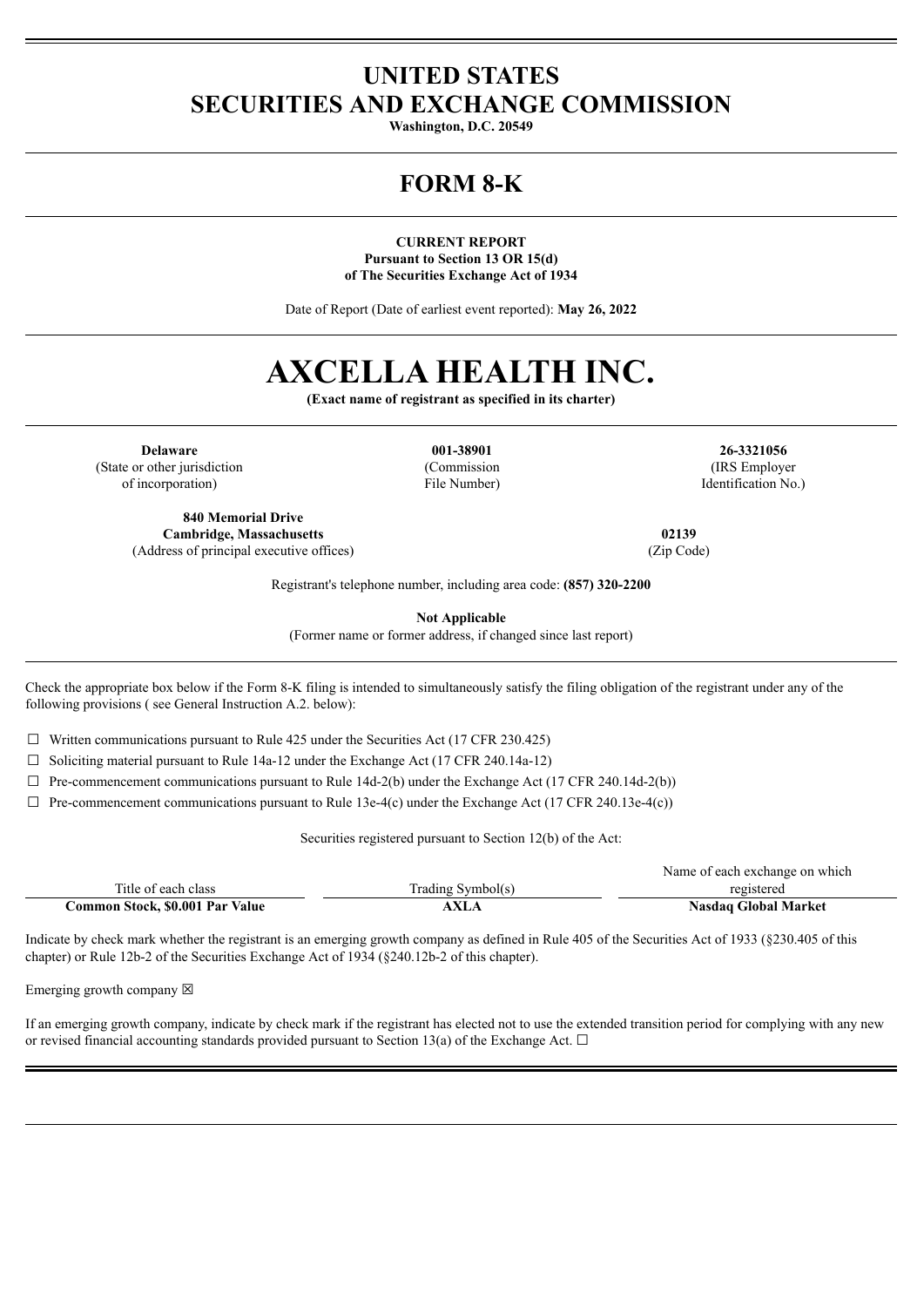## **Item 8.01 Other Events.**

On May 26, 2022, Axcella Health Inc. (the "Company" or "Axcella") issued a press release announcing that it has completed patient enrollment for its Phase 2a clinical trial of AXA1125 for the treatment of Long COVID and that it is suspending its Phase 2 clinical trial of AXA1665 for the reduction in risk of Overt Hepatic Encephalopathy (OHE) recurrence while exploring partnerships and alternate indications for AXA1665.

A copy of the press release is attached hereto as Exhibit 99.1 and is incorporated into this Item 8.01 by reference.

## **Item 9.01 Financial Statements and Exhibits.**

## **(d) Exhibits.**

| Exhibit       |                                                                                                                                |
|---------------|--------------------------------------------------------------------------------------------------------------------------------|
| <b>Number</b> | <b>Description</b>                                                                                                             |
| <u>99.1</u>   | Press Release dated May 26, 2022 entitled "Axcella Announces Completion of Enrollment of Clinical Trial for Long COVID and Has |
|               | Prioritized its Clinical Portfolio"                                                                                            |
| 104           | Cover Page Interactive Data (embedded within the Inline XBRL document)                                                         |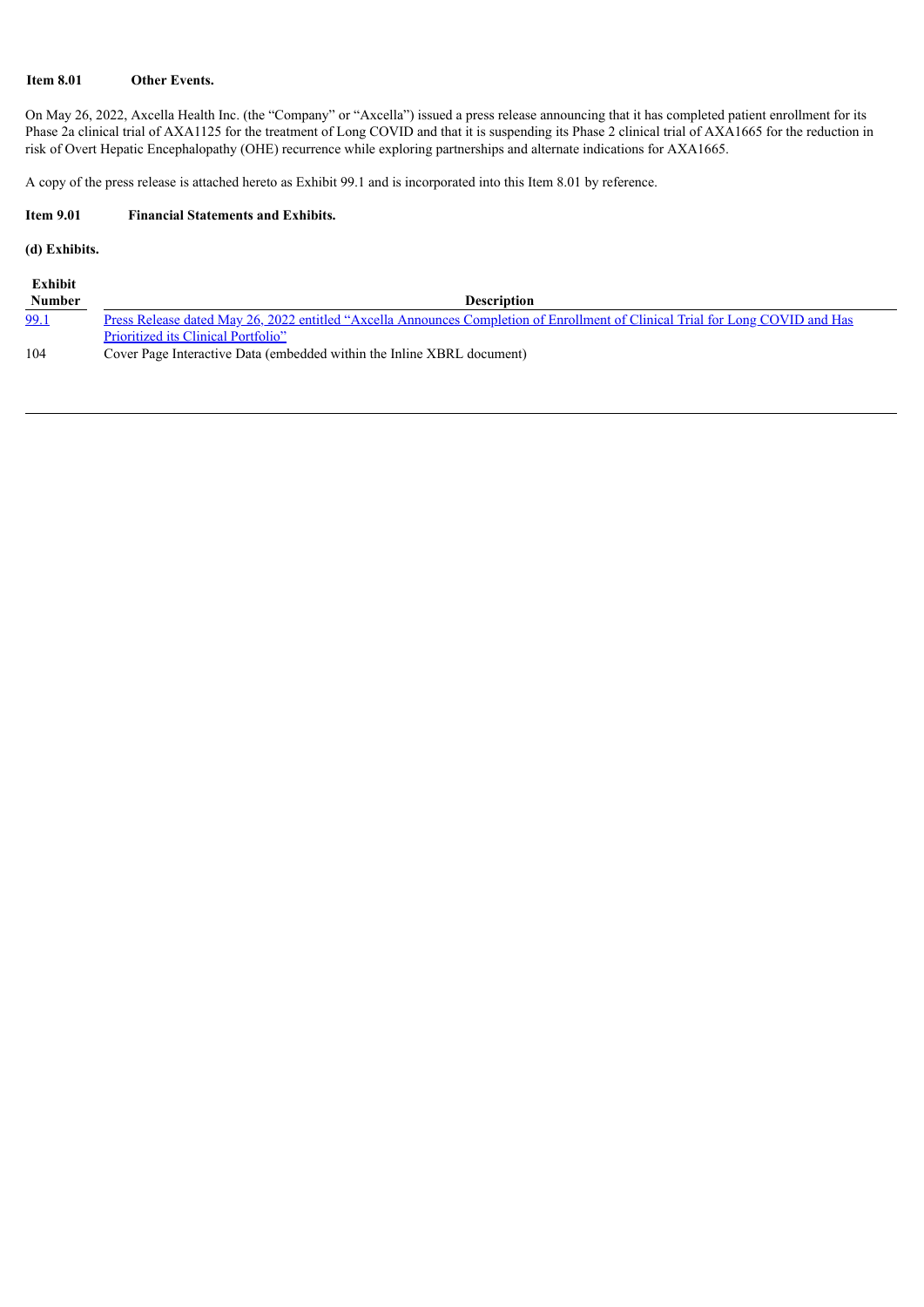## **SIGNATURES**

Pursuant to the requirements of the Securities Exchange Act of 1934, the registrant has duly caused this report to be signed on its behalf by the undersigned hereunto duly authorized.

## **AXCELLA HEALTH INC.**

Date: May 26, 2022 By: /s/ William R. Hinshaw, Jr.

William R. Hinshaw, Jr. Chief Executive Officer, President and Director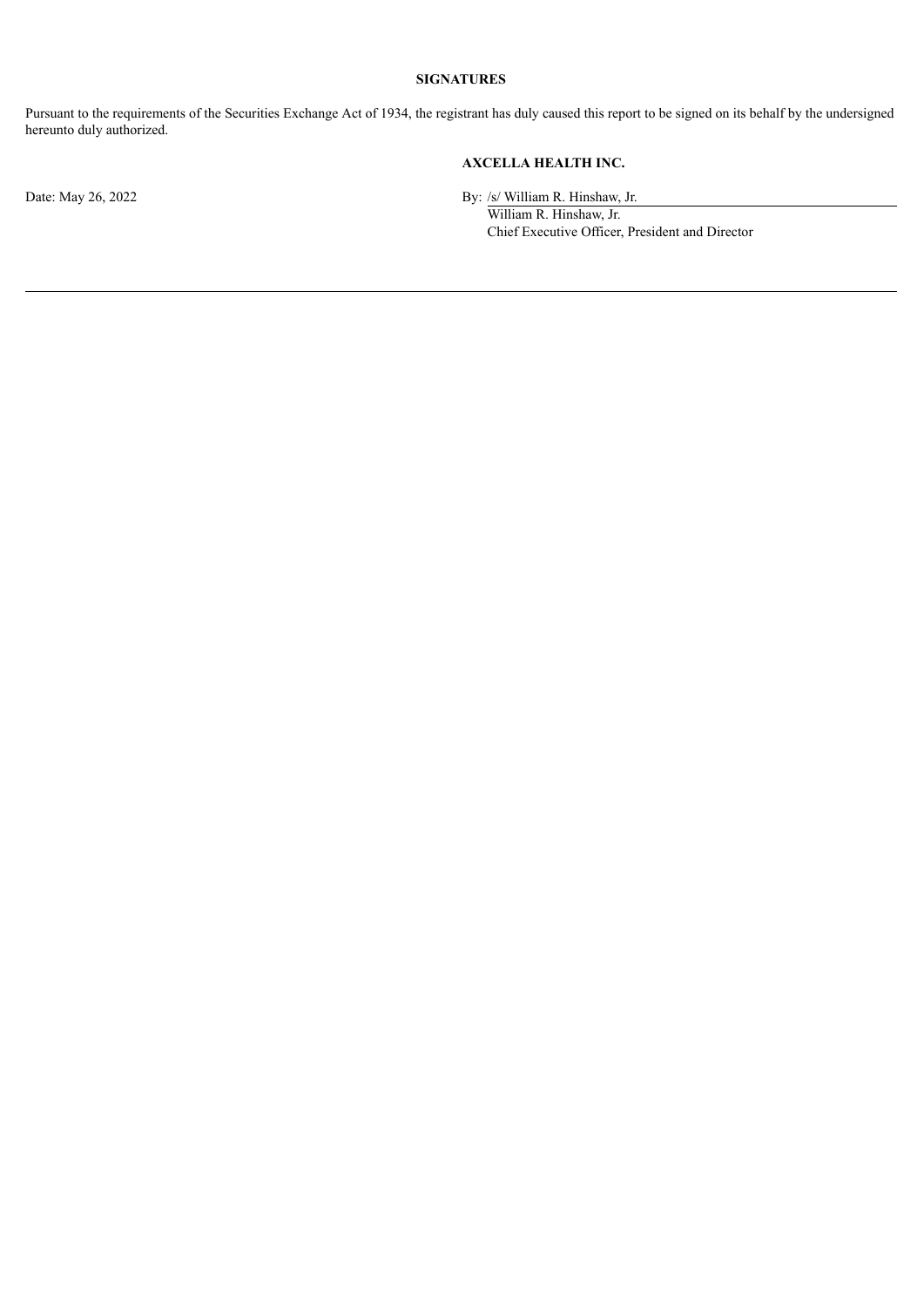

## <span id="page-3-0"></span>Axcella Announces Completion of Enrollment of Clinical Trial for Long COVID and Has Prioritized its Clinical Portfolio

- Long COVID Trial Topline data expected in early O3 2022
- NASH Trial interim data expected in late O3 2022
- OHE Trial Suspended

**CAMBRIDGE, Mass. – May 26, 2022 –** Axcella Therapeutics (Nasdaq: AXLA), a clinical-stage biotechnology company pioneering a new approach to treat complex diseases using multi-targeted endogenous metabolic modulator (EMM) compositions, today announced that it has prioritized its clinical development portfolio after rapid enrollment for its Phase 2a clinical trial in Long COVID. The company affirmed topline data readout for its Phase 2a Long COVID trial in early Q3 2022 and interim data readout for NASH in late Q3 2022. The company is suspending its Phase 2 clinical trial in OHE (Overt Hepatic Encephalopathy) while exploring potential partnership for the program.

#### Long COVID Trial:

Patient enrollment is complete in the prospective, placebo controlled, randomized trial conducted at the John Radcliffe Hospital at Oxford University in England. Lead researcher Dr. Betty Raman, British Heart Foundation Oxford Centre of Research Excellence Clinical Transition Intermediate Fellow said, "We have completed enrollment of the forty patients for this integral study on schedule. We look forward to sharing the results of the trial given the ever growing patient need for a product to address Long COVID fatigue."

"Achieving completion of enrollment is a significant milestone in the development path of AXA1125 as a potential treatment for Long COVID, a large and growing consequence of the global pandemic," said Margaret Koziel, M.D., Chief Medical Officer at Axcella. "We believe mitochondrial dysfunction is a key driver of Long Covid induced fatigue. Preclinical and clinical data indicate that AXA1125 may have an important impact."

Bill Hinshaw, President and CEO of Axcella, continued: "We are a leader in therapeutics for Long COVID and in particular addressing fatigue. We are expecting results from this trial as well as interim results from our Phase 2b NASH trial in the third quarter of 2022. The execution of this Phase 2a Long COVID trial will significantly advance our pipeline and validate the effectiveness of EMMs to address multi-factorial diseases."

## Overt Hepatic Encephalopathy (OHE) Trial:

The company is conducting a global Phase 2 randomized, double-blind, placebo-controlled, multi-center investigation on the efficacy and safety of AXA1665 in OHE. The trial commenced in the second quarter of 2021. Despite investigator interest, this is a rare disease of very ill patients with enrollment challenges and timelines to approval will be long; as a result, the Company has made the decision to terminate the trial and focus resources on both the ongoing Long COVID and NASH programs. Bill Hinshaw, President and CEO of Axcella, commented: "We continue to believe that AXA1665 is an effective therapy based upon two prior clinical trials, physician input, and AXA1665's strong scientific support. We will explore partnerships and potentially other indications for AXA1665."